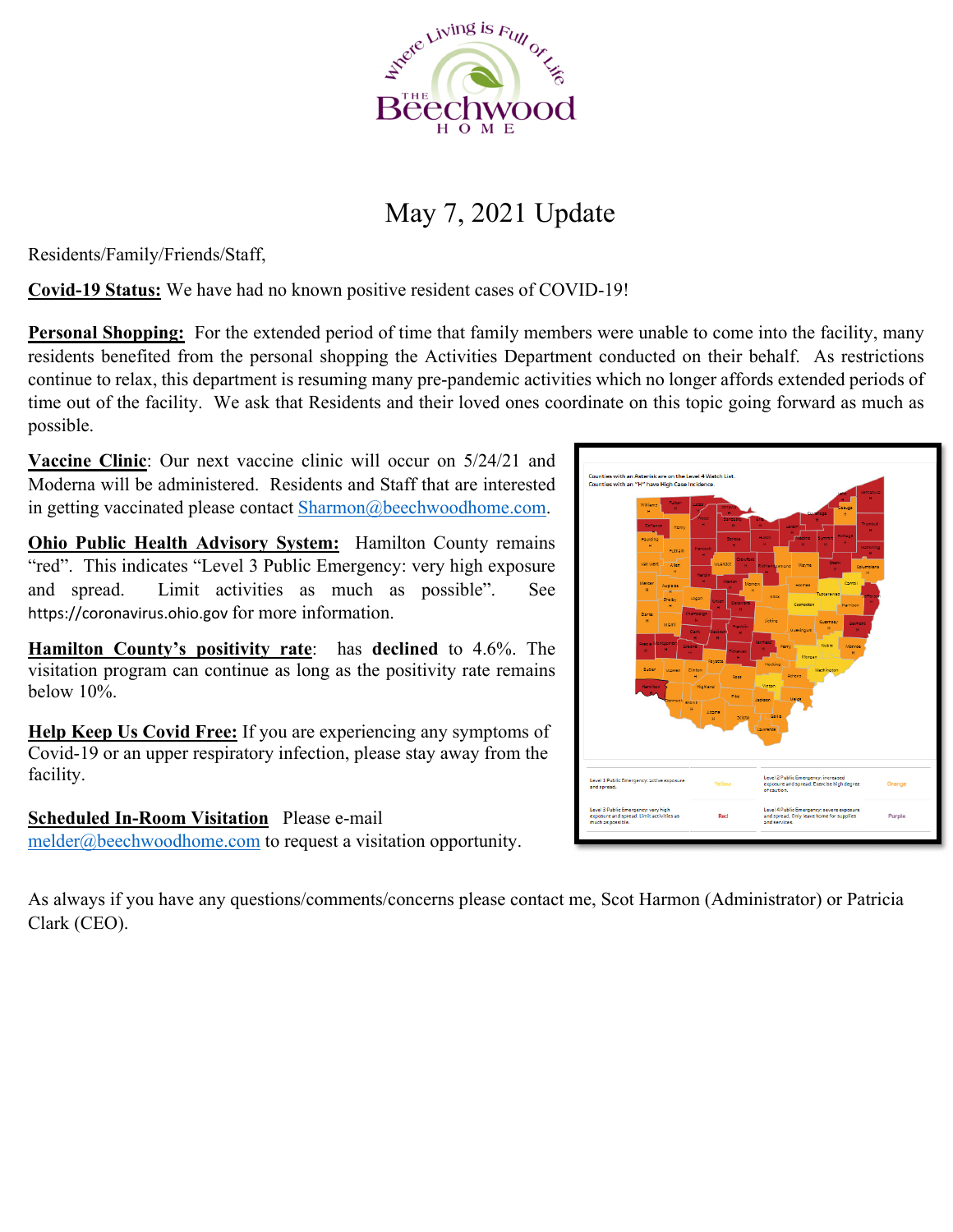#### 5/8/2021

Dear Residents/Family/Friends/Staff,

### Summary of Changes Since Last Notice:

We are reporting one (1) additional staff member who has tested positive. This brings our total active cases to one (1). The facility has had cumulative total of twenty-nine (29) staff confirmed Covid-19 tests associated with the facility to date. The staff member has been placed on medical leave and removed from the schedule upon notification to minimize exposure risk to other Residents/Staff and will remain on medical leave until a physician certifies they are safe to return to work.

### Action Plan.

Our action plan will mirror revised state and local guidance. Under this approach, all residents were tested yesterday evening and all tests came back negative. Zero (0) residents were identified as close contacts as a result Scheduled Visitation will continue without interruption. We will test all residents again next week and the following week. If all residents remain COVIDfree throughout this period, we will revert back to testing of staff only. Unvaccinated staff will continue to be tested twice a week. Any subsequent positive test results will be communicated.

#### Contact us with questions.

If you have any questions about COVID-19 or the steps that we are taking to protect our residents, please contact Scot Harmon, Administrator, at 513-842- 0774, sharmon@beechwoodhome.com.

Sincerely,

Scot Harmon, Administrator & Patricia A. Clark, DM Administrator CEO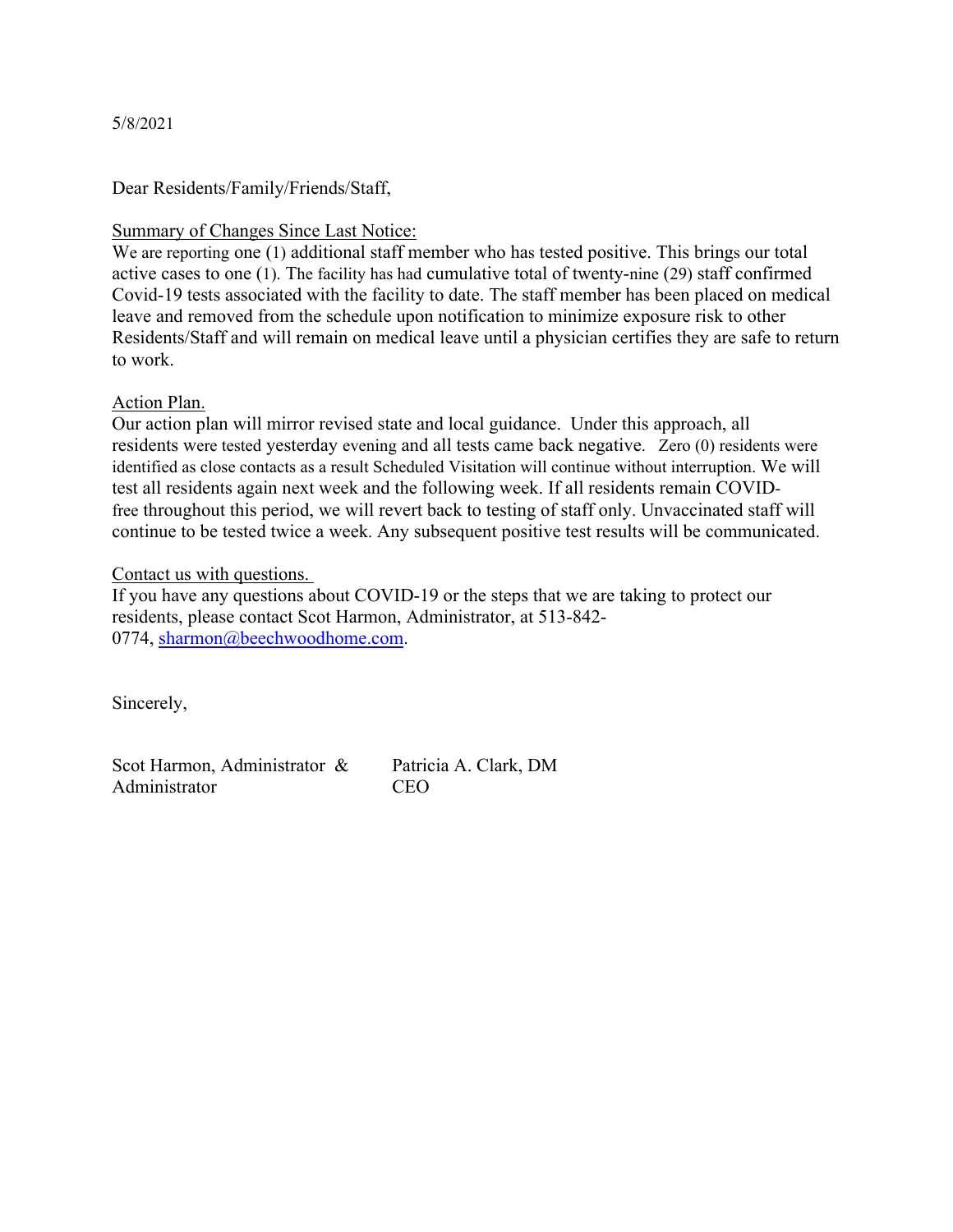

## May 14, 2021 Update

Residents/Family/Friends/Staff,

**Covid-19 Status:** We have had no known positive resident cases of COVID-19!

**CDC Recommendations:** The CDC recently made recommendations related to fully vaccinated individuals regarding mask use which delighted many. Please be aware that these recommendations do NOT apply to Long Term Care Facilities. All staff and visitors are still required by The Ohio Department of Health to wear a surgical mask while inside the facility. Residents are strongly encouraged to wear masks.

**Vaccine Clinic:** Our next vaccine clinic will occur on 5/24/21 and Moderna will be administered. Residents and Staff that are interested in getting vaccinated please contact Sharmon@beechwoodhome.com.

**Ohio Public Health Advisory System:** Hamilton County remains "red". This indicates "Level 3 Public Emergency: very high exposure and spread. Limit activities as much as possible". coronavirus.ohio.gov for more information.

**Hamilton County's positivity rate:** has remained stable at 4.6%. The visitation program can continue as long as the positivity rate remains below 10%.



**Help Keep Us Covid** Free: If you are experiencing any symptoms of Covid-19 or an upper respiratory infection, please stay away from the facility.

**Scheduled In-Room Visitation** Please e-mail melder@beechwoodhome.com to request a visitation opportunity.

As always, if you have any questions please contact Scot Harmon sharmon @beechwoodhome.com (Administrator) and/or Patricia Clark pclark@beechwoodhome.com (CEO) and/or Heather Hefren hhefren@beechwoodhome.com (Director of Social Services).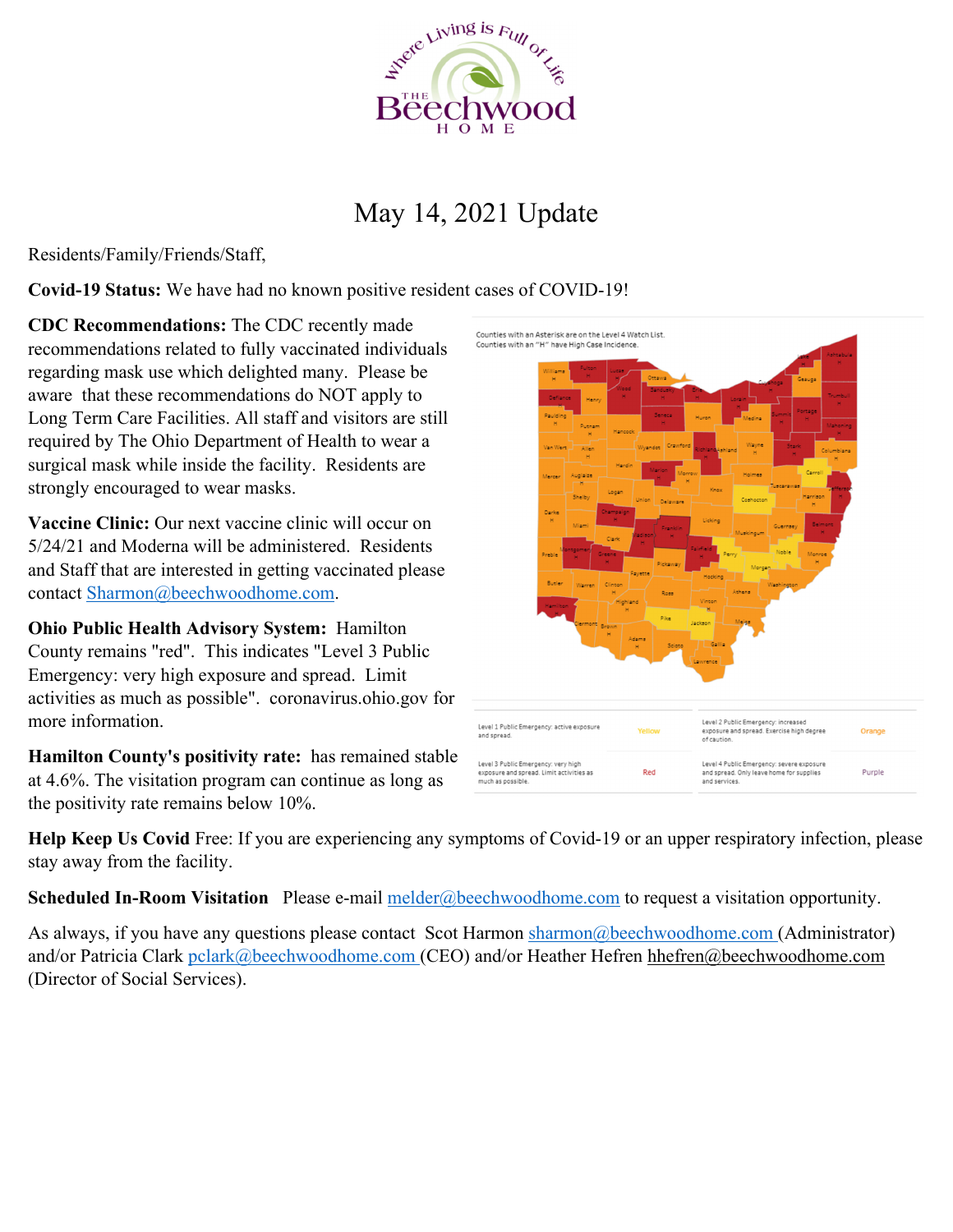

## May 21, 2021 Update

Residents/Family/Friends/Staff,

**Covid-19 Status:** We have had no known positive resident cases of COVID-19!

**Vaccine Clinic**: Our next vaccine clinic will occur on 5/24/21 and Moderna will be administered. Residents and Staff that are interested in getting vaccinated during our clinic in June please contact Sharmon@beechwoodhome.com.

**Ohio Public Health Advisory System:** Hamilton County has turned orange. This indicates "Level 2 Public Emergency: increased exposure and spread. Exercise high degree of caution". See https://coronavirus.ohio.gov for more information.

**Hamilton County's positivity rate**: has **declined** at 3.7%. The visitation program can continue as long as the positivity rate remains below 10%.

**Help Keep Us Covid Free:** If you are experiencing any symptoms of Covid-19 or an upper respiratory infection, please stay away from the facility.

**Scheduled In-Room Visitation** Please e-mail melder@beechwoodhome.com to request a visitation opportunity.

As always if you have any questions/comments/concerns please contact me, Scot Harmon (Administrator) or Patricia Clark (CEO).